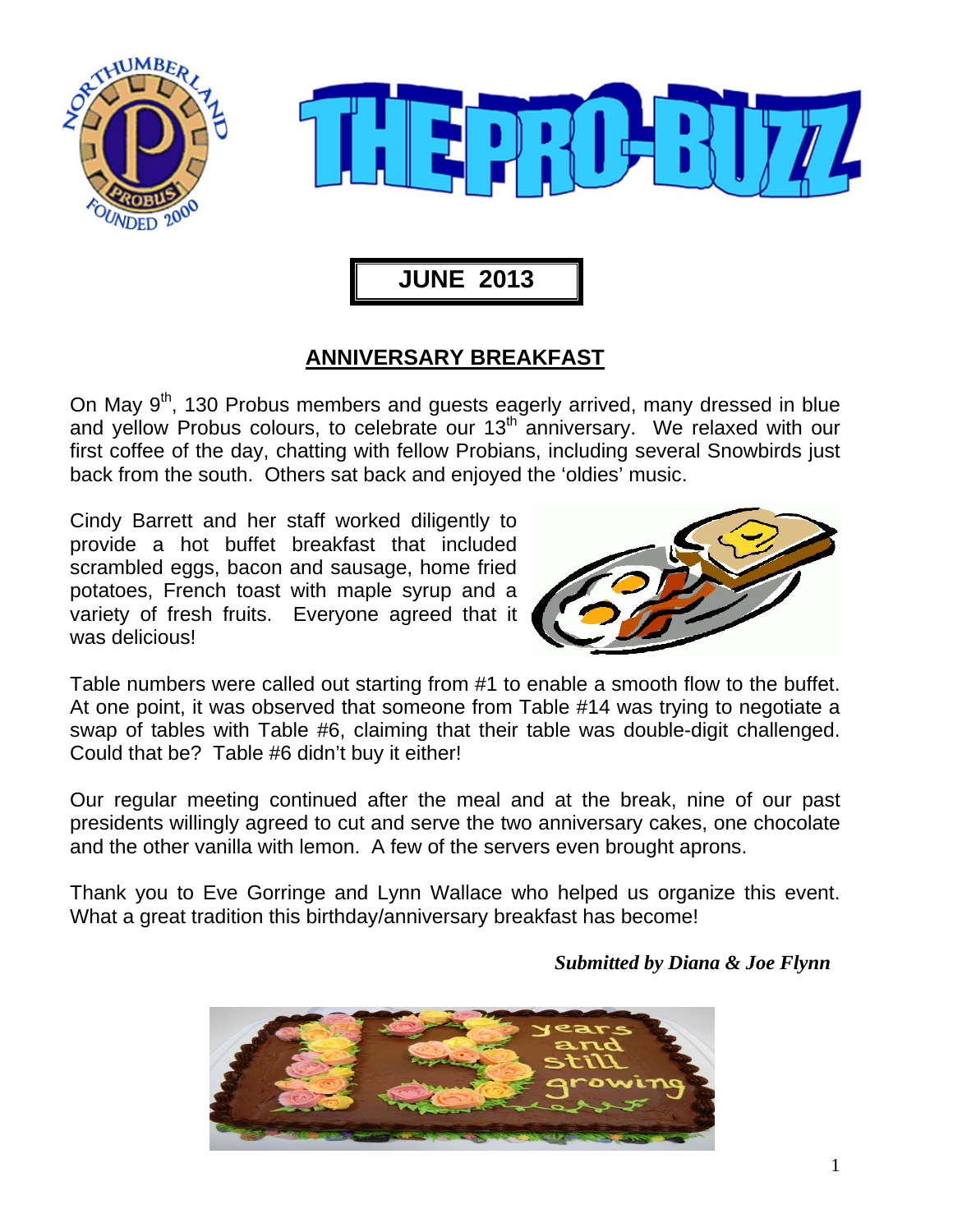### **MAY DAY EXTRAVAGANZA**

On Tuesday, May 21<sup>st</sup>, the Keeler Centre in Colborne was packed with 320 Probus members celebrating the May Day Extravaganza. There were seven Northumberland Probus Clubs in attendance: Ganaraska Valley, Port Hope, Northumberland, North Shore, Cobourg, Brighton and Colborne. Our club was well represented with seventy members attending.

Our president, Jamie Doolittle, was the emcee and offered words of welcome. After the singing of our National Anthem, Jamie introduced the head table that included the presidents of each club, as well as the Director from District 1 and the Past President of Probus Canada. It was great to see everyone from the different clubs mingling over coffee and goodies and renewing old acquaintances.



Bob Abrames, famed voyageur and author, was our guest speaker. At the age of 54, Bob was a successful business owner of Sunquest Vacations when he answered an ad in the Ottawa Citizen from a television company putting together a real-life enactment of early fur trading voyageurs. He was one of nine people (6 men and 3 women) selected to paddle a 750 pound birch bark canoe 3,000 km in 100 days,

from Montreal to Winnipeg. They were expected to paddle forty strokes per minute.

There were no modern conveniences and their main diet was hard yellow peas and lard. In his entertaining way, he described how their canoe sprung a leak and filled with water shortly after they started their journey, thus requiring a laborious repair job. They had to portage over land to reach many lakes and rivers and coped with conditions



endured by the voyageurs in 1806. No wonder Bob lost 50 pounds during his voyage.

When the group was only a few miles from their destination, some of the group dropped out, but Bob was determined that he was not going home in that BIG YELLOW SCHOOL BUS. The rest of the journey was made in two-man canoes and Bob and his partner, Renaud, won the race in record time. The film crew was waiting for them and they were treated to a full course dinner with rum, as promised. The important lesson that Bob learned is that 'life is an incredible journey'.

After the keynote speaker, Peter Doyle, Past President of Probus Canada presented the Brighton Club with a certificate commemorating their  $10<sup>th</sup>$  anniversary. A singalong of 'Oldies' was performed by the Melodiers, followed by a delicious buffet lunch.

Harold Coward from our club was the big winner of the 'Share the Wealth' draw, taking home \$300. After Jamie's closing remarks, guests took their leave, many commenting on what a successful day it had been.

 *Submitted by Lynn Wallace*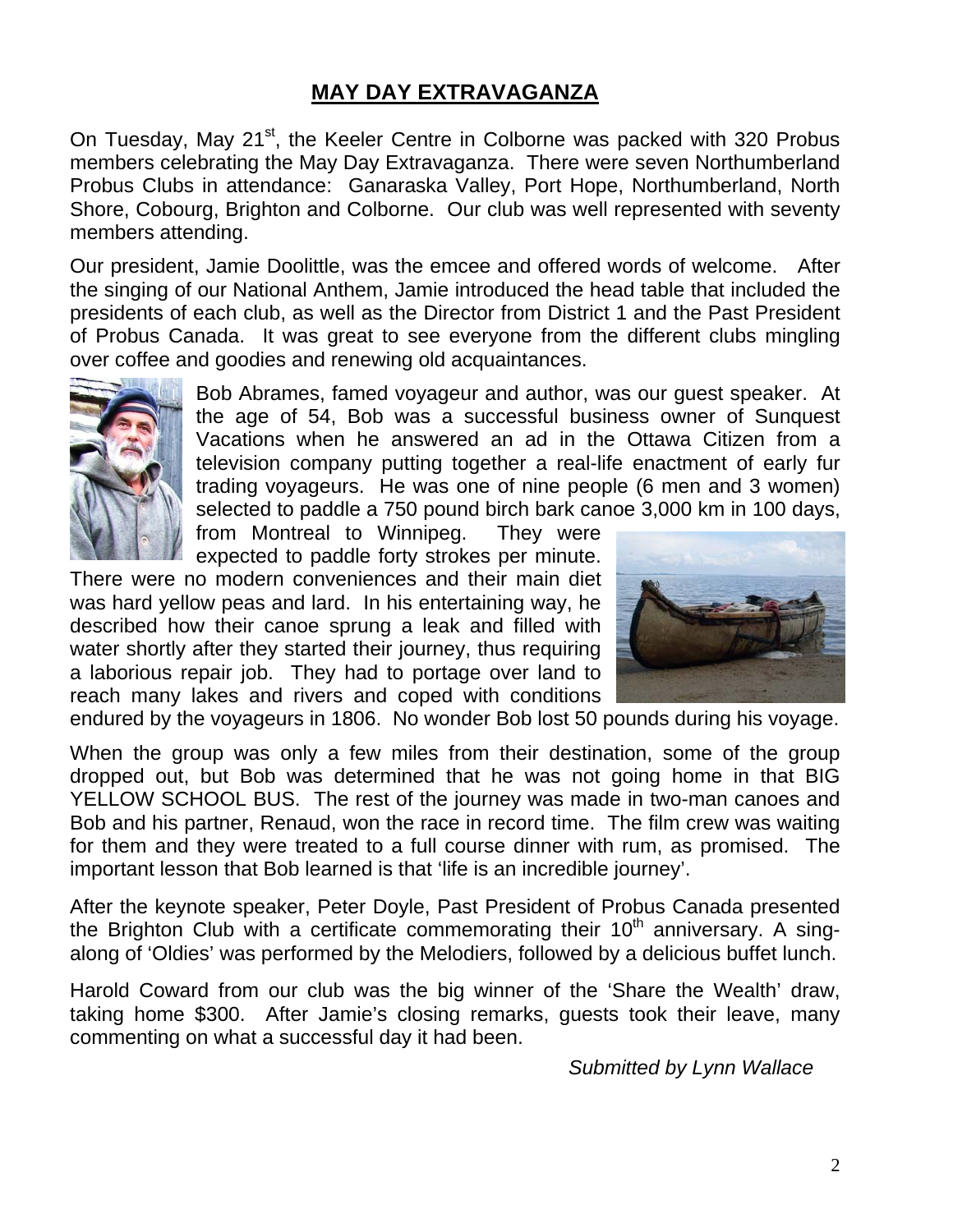### **GOLF AT GOLF CREEK**

Probus Northumberland's golf season got off to a blazing start at Salt Creek on May 13<sup>th</sup>. Led by the opening foursome of Molly Leckey, Joan Hanlon, Al Wilson and Michael Hanlon, this year's debut outing exceeded any that went before. Playing in ideal conditions, Leckey, Wilson and the Hanlons flashed round the course with a bogey-free round that had others on the course applauding. The round was moving along so quickly that other foursomes insisted that they play through. Unfortunately, they finished far ahead of the other Probus golfers on the course so were unable to compare rounds.

So exhilarated were Molly, Joan, Al and Michael that they raced to Warkworth Golf Club to share their news and to enjoy lunch. Word had gone before them, and the management broke out the Dom Perignon to help them celebrate. Known as they are for their unselfishness, they left some behind for their fellow Probians who would be coming in for lunch later.

*Submitted by Michael Hanlon* 



*Editors' note: We were somewhat confused when we received this submission, since organizers Norma and Ralph Stouffers had informed us that the Salt Creek outing had been cancelled due to bad weather. Apparently Molly, Joan, Al and Michael decided to play anyway. You've heard about the fisherman exaggerating his 'catch' in the absence of witnesses? Well, it seems that Michael has provided us with the golfer's version of that tale.* 

| <b>DATE</b>                   | <b>ORGANIZERS</b>                    | <b>GOLF CLUB</b>            |
|-------------------------------|--------------------------------------|-----------------------------|
|                               |                                      |                             |
| Monday, June 17               | Everil & Bill Alls                   | <b>Shelter Valley Pines</b> |
| Tuesday, July 2               | Ann & Barry Hollis                   | Salt Creek                  |
| Monday, July 15               | Verna Templer<br>Nancy & Gary Thomas | Ash Brook                   |
| Monday, July 29               | Barb & George Lawrence               | Stonehenge                  |
| Monday, Aug. 12 <sup>th</sup> | Jean & Frank Crowley                 | Pine Ridge                  |

### **UPCOMING GOLF EVENTS**

#### **BEDTIME STORIES**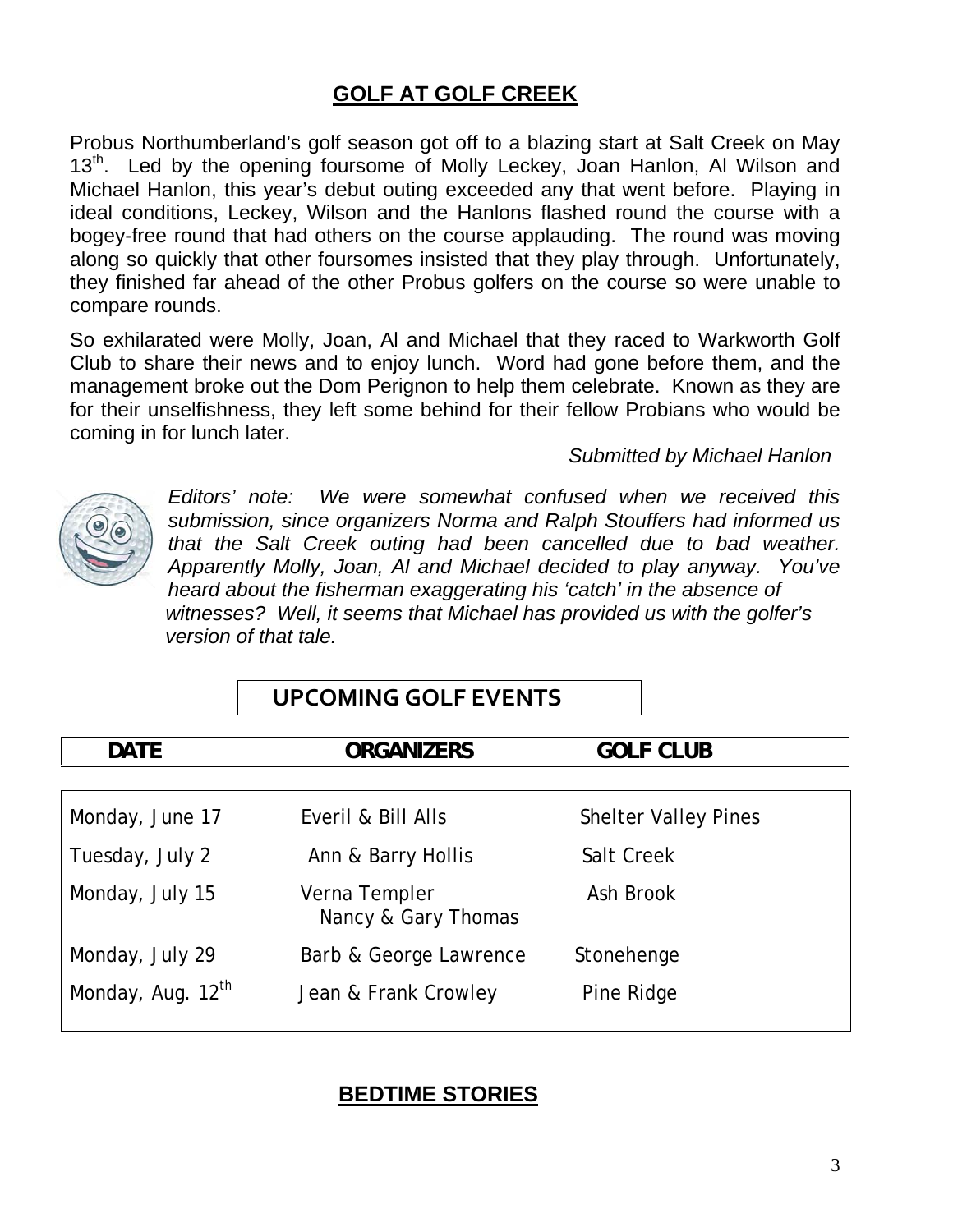Wow! What a great fun night. Lynne Templer's directorial debut was a great success and the 50 of us from Probus Northumberland joined the rest of the audience in laughing again and again. The production was dedicated to the memory of Ron Templer, Lynne's father and a co-founder of the Northumberland Players.

 Each of the six acts centred around a bed and the people who were in it or on it. Great lines, facial expressions, and acrobatics kept the audience well amused. The costumes from rocker Tommy Quirk to the stripper, cabbie and the inept robbers complemented their roles.

 Not to be overlooked was the great music. Songs like *Wild Thing, Born to be Wild*  (which was evidently not about motorcycles), and *Dancing Queen* had many of us almost singing along.

 The seven members of the cast acted out fifteen roles. The diversity of their talent was appreciated by the audience. Interweaving the stories somehow tied everything together and we understood desperate parents, the aging rocker, confused D.J., dying son, rapid-fire speaking accountant and perpetually lost cabbie as their past and present came into focus.



I think that Harold Coward summed up the night

completely with his comment as we were leaving: "Ron would have loved this show!".

 *Submitted by Carol Doolittle* 



A married couple in their early 60s was celebrating their 40<sup>th</sup> wedding *anniversary in a quiet, romantic little restaurant.* 

*Suddenly, a tiny fairy appeared on their table. She said, "For being such a loving couple to each other for all this time, I will grant you each a wish."* 

*The wife answered, "Oh, I want to travel around the world with my darling husband."* 

*The fairy waved her magic wand and 'POOF', two tickets for the Queen Mary II appeared in her hand.* 

*The husband thought for a moment, "Well, this is all very romantic but an opportunity like this will never come again. I'm sorry my love, but my wish is to have a wife 30 years younger than me."* 

*The wife and the fairy were deeply disappointed but a wish is a wish.* 

*So the fairy waved her magic wand and 'POOF', the husband became 92 years old.*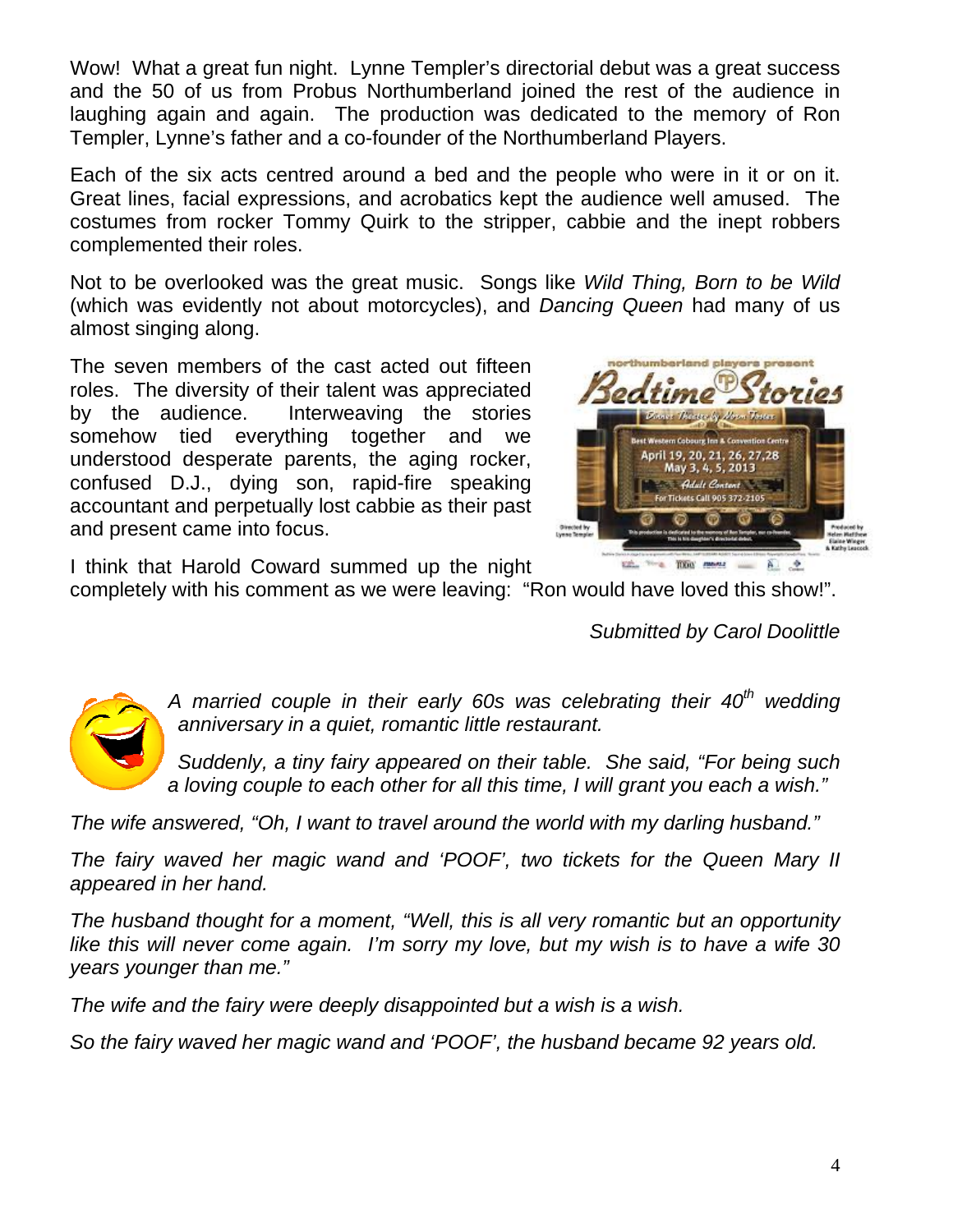

Several volunteers from our club are very busy arranging all sorts of interesting events for members over the coming months, as described below.

Appies & Drinks: This month's outing will be held on June 18<sup>th</sup> at the home of Sue Porter & Barry Clayton in Baltimore. The address is 9 Ravine Drive and maps are available from Sue. Hours are from 1pm to 4pm and, if the weather co-operates, you may want to take a dip in their pool. Please bring a lawn chair if you have one.

**Picnic in the Park:** Marie VanDusen and Dianne Lauder are planning this event being held on June  $27<sup>th</sup>$  in lieu of our regular meeting. Arrival time is 11am with a pot luck lunch being held at noon. Bring your own dishes and cutlery. After lunch you can try lawn bowling, play cards and/or sit and enjoy the beautiful Victoria Park setting. Wear soft sole shoes if you plan to bowl. Marg Salley will have parking passes if you need one.

**Trip to Prince Edward County:** We're looking for a beautiful day for a bus tour to Prince Edward County on Tuesday, July  $9<sup>th</sup>$ . We will board the bus at Northumberland Mall near the Zellers property at 9:20am. Marilyn and Peter Csefko, who are arranging this trip, are finalizing the itinerary and costs. Highlights will include a visit to a gallery and to the Black River Cheese Factory, wine tasting, shopping in Bloomfield and lunch at Waupoos Winery.

**Westben Arts Festival Theatre:** Verna Templer has arranged a trip to see *Broadway Rainbows* at Westben in Campbellford on Saturday, July 27<sup>th</sup> at 2pm. We have good centre seats in rows K and L. Tickets are \$32 each, with cheques payable to Probus N Travel.

**Princess of Wales Theatre:** Jan Lundbohm is making arrangements for a trip to Toronto to see *Anything Goes* on Wednesday, July 31<sup>st</sup>. Tickets are \$125. each and this includes the bus, theatre ticket and dinner at the Mandarin in Pickering. Jan reports that this trip is now sold out, so she is presently taking names for a wait list.

**Boat Cruise:** A six hour boat cruise from Fenlon Falls to Kirkfield Lift Lock is being arranged in early September from 9am–3pm. Please sign up if you're interested in participating. Further details will follow as plans are finalized.

**Drive & Dine:** Since this event was so popular last year, a similar event is being planned for early fall. Volunteers are needed to plan this event so please see Verna if you're interested in arranging this outing.